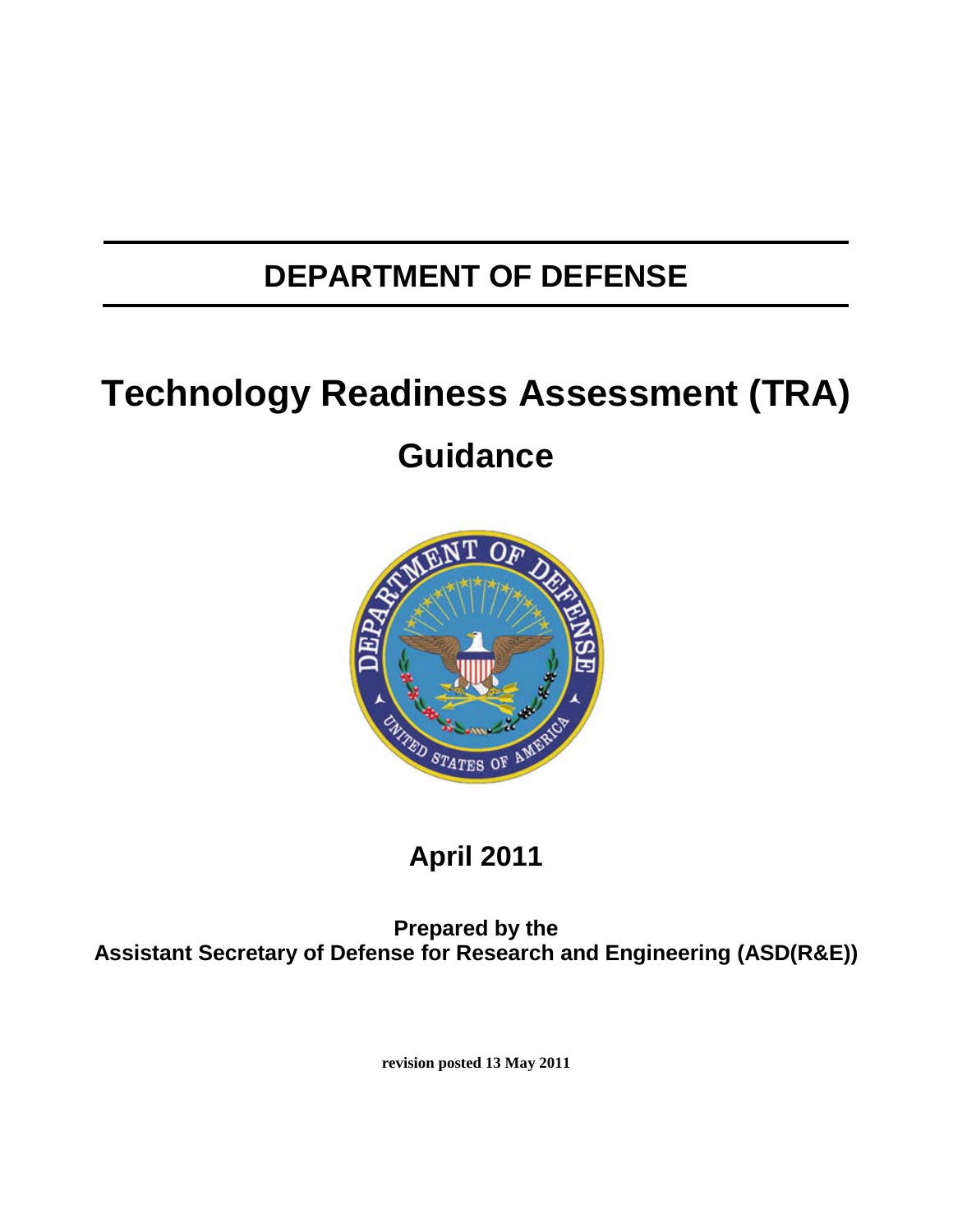### **Contents**

|  |  | 2.4.2 Annotated Template for a TRA (Recommended or Nominal Length |  |  |
|--|--|-------------------------------------------------------------------|--|--|
|  |  |                                                                   |  |  |
|  |  |                                                                   |  |  |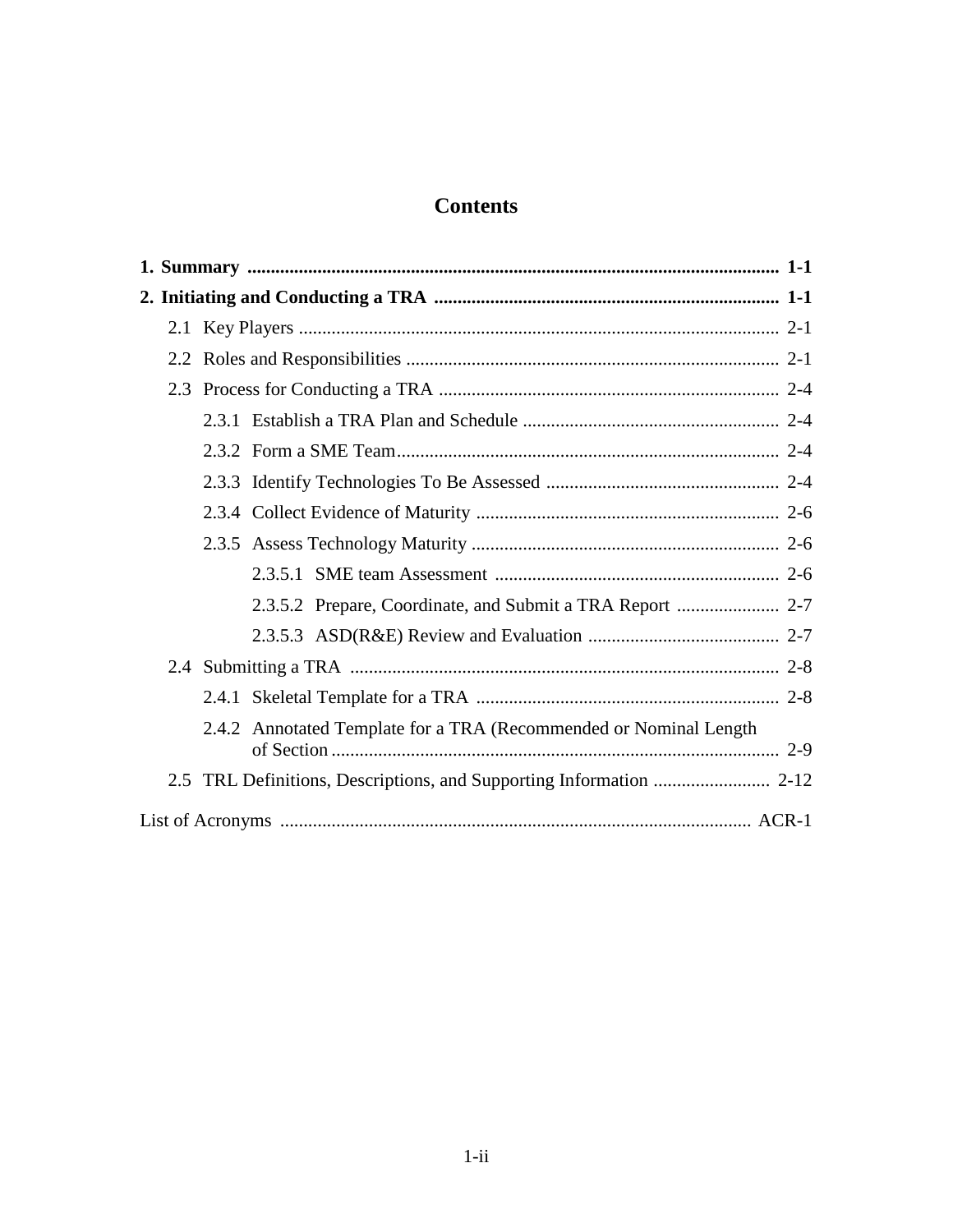## **Section 1. Summary**

A Technology Readiness Assessment (TRA) is a systematic, metrics-based process that assesses the maturity of, and the risk associated with, critical technologies to be used in Major Defense Acquisition Programs (MDAPs). It is conducted by the Program Manager (PM) with the assistance of an independent team of subject matter experts (SMEs). It is provided to the Assistant Secretary of Defense for Research and Engineering (ASD(R&E)) and will provide part of the bases upon which he advises the Milestone Decision Authority (MDA) at Milestone (MS) B or at other events designated by the MDA to assist in the determination of whether the technologies of the program have acceptable levels of risk—based in part on the degree to which they have been demonstrated (including demonstration in a relevant environment)—and to support riskmitigation plans prepared by the PM. The plan for conducting a TRA is provided to the ASD(R&E) by the PM upon approval by the Component Acquisition Executive (CAE).

A TRA is required by Department of Defense Instruction (DoDI) 5000.02 for MDAPs at MS B (or at a subsequent Milestone if there is no MS B). It is also conducted whenever otherwise required by the MDA. It is required for space systems by Under Secretary of Defense for Acquisition, Technology, and Logistics (USD(AT&L)) memorandum *Transition of the Defense Space Acquisition Board (DSAB) Into the Defense Acquisition Board*, dated March 23, 2009. The TRA final report for MDAPs must be submitted to  $ASD(R\&E)$  for review to support the requirement that  $ASD(R\&E)$ provide an independent assessment to the MDA.

A TRA focuses on the program's "critical" technologies (i.e., those that may pose major technological risk during development, particularly during the Engineering and Manufacturing Development (EMD) phase of acquisition). Technology Readiness Levels (TRLs) can serve as a helpful knowledge-based standard and shorthand for evaluating technology maturity, but they must be supplemented with expert professional judgment.

To reduce the risk associated with entering EMD, DoDI 5000.02 requires Requests for Proposals (RFPs) to incorporate language that prevents the award of an EMD contract if it includes technologies that have not been demonstrated adequately. Adequate demonstration in a relevant environment (TRL 6) is one benchmark that is evaluated, but it is not the only consideration, nor necessarily dispositive. As such, a generic TRA not based on the planned specific technical solution is insufficient. Since the TRA must be based on the technologies of the program that entail some element of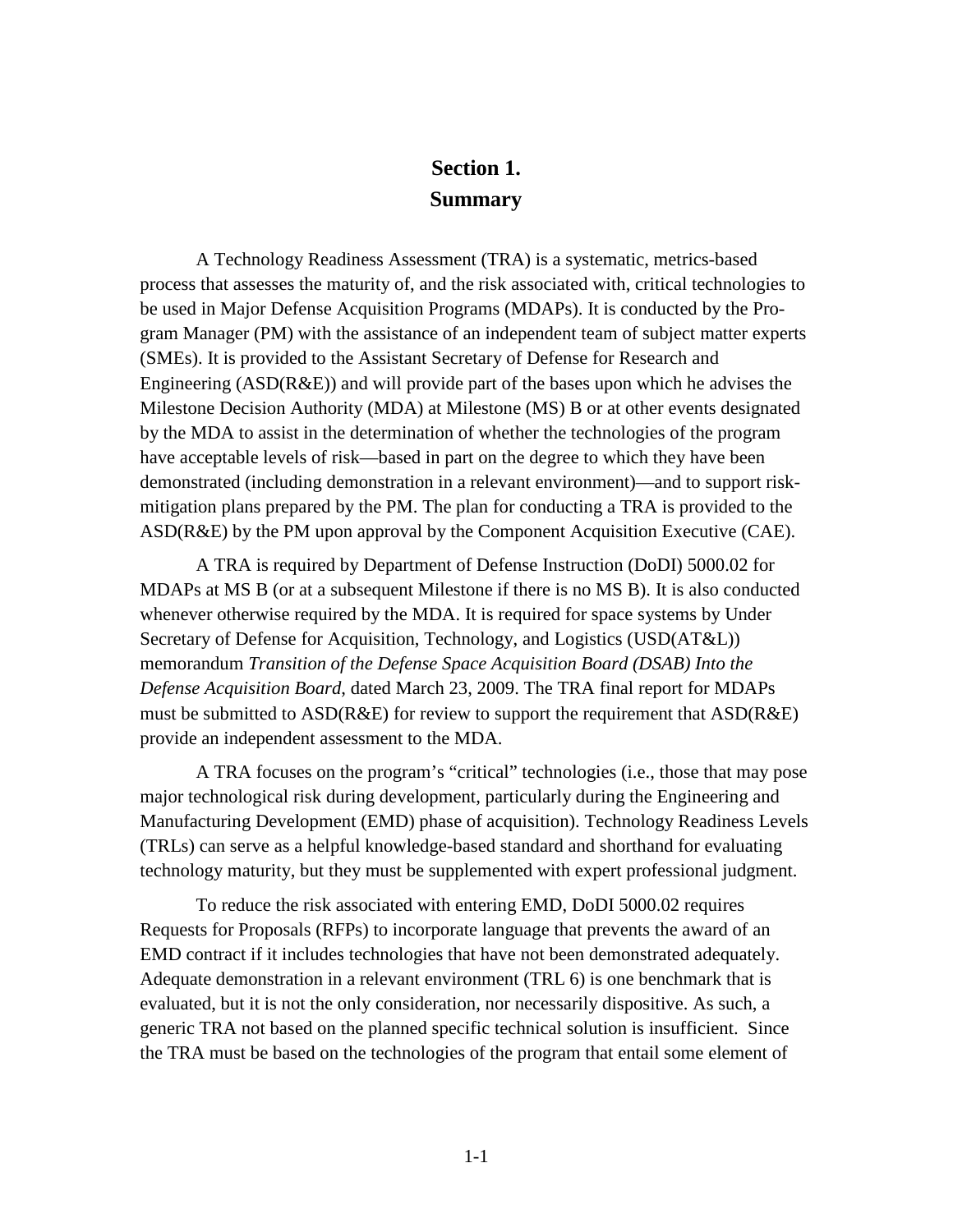risk, TRAs may have to be performed on all the competitors' proposals in a source selection.

In accordance with a USD(AT&L) memo titled *Better Buying Power: Guidance for Obtaining Greater Efficiency and Productivity in Defense Spending*, dated September 14, 2010, the TRAs described in this *Guidance* replace the former TRAs described in the *Technology Readiness Assessment Desk Book*, dated July 2009.[1](#page-3-0) TRAs that must be submitted to ASD(R&E) are required only for MDAPs that require certification under *10 U.S.C. §2366b* or other provisions of law, or when otherwise directed by the MDA. Generally, TRAs are not required for MDAPs at MS C. Independent of the elimination of the formal requirement to conduct a TRA for a Major Automated Information System (MAIS), MS C, and Acquisition Category (ACAT) II–IV programs, all PMs and their chains of command retain complete responsibility for assessing, managing, and mitigating acquisition program technology risk. MDAs for non-ACAT I programs should consider requiring TRAs for those programs when technological risk is present.

 $\overline{a}$ 

<span id="page-3-0"></span><sup>1</sup> See [https://acc.dau.mil/CommunityBrowser.aspx?id=18545.](https://acc.dau.mil/CommunityBrowser.aspx?id=18545)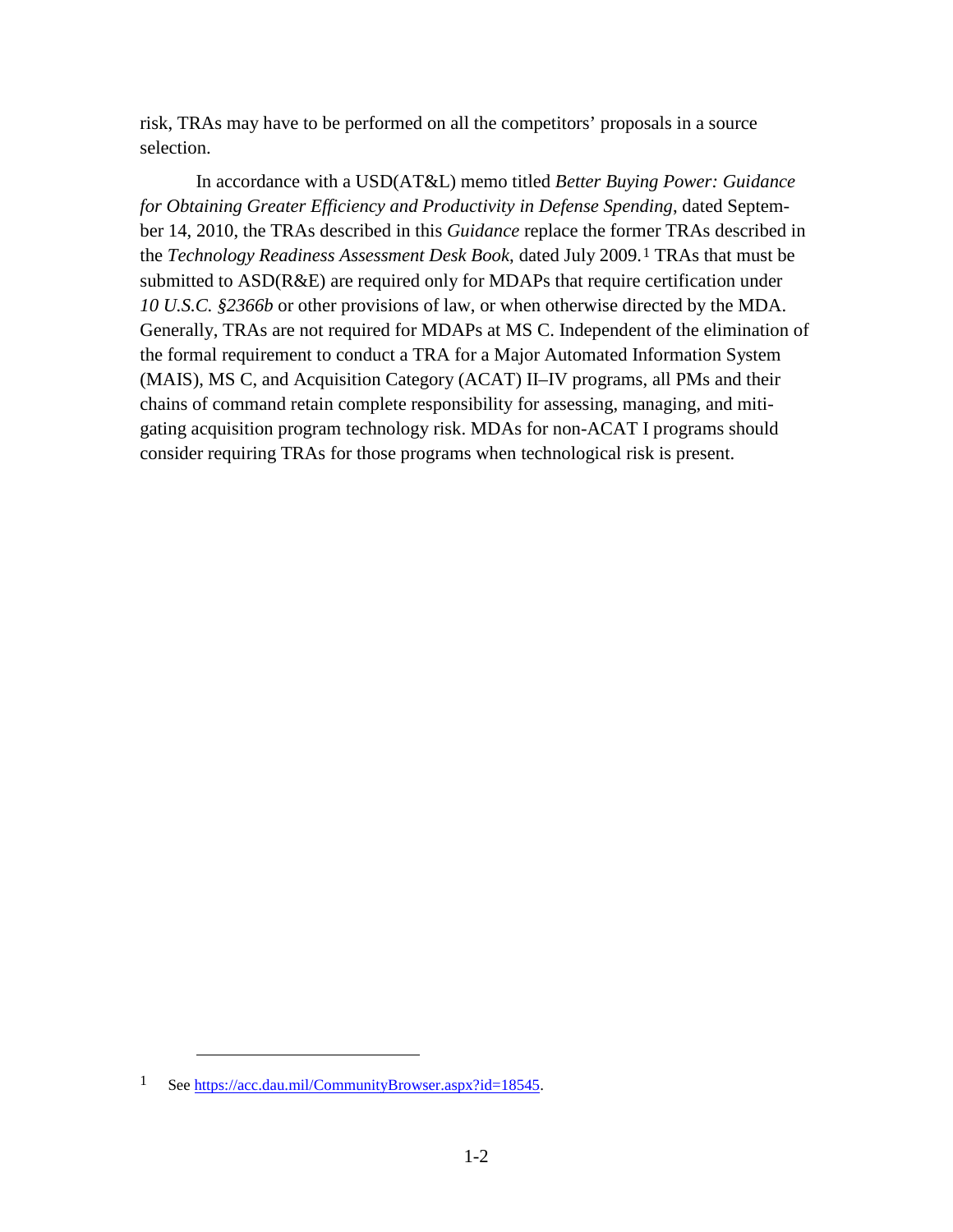## **Section 2. Initiating and Conducting a TRA**

#### **2.1 Key Players**

Key players in the TRA process are as follows:

- The Milestone Decision Authority (MDA)/Defense Acquisition Executive (DAE),
- The Component Acquisition Executive (CAE)/Program Executive Officer (PEO) and Science and Technology (S&T) Executive,
- The Program Manager (PM),
- The Assistant Secretary of Defense for Research and Engineering  $(ASD(R&E))$ , and
- The team of independent subject matter experts (SMEs).

#### **2.2 Roles and Responsibilities**

Key player roles and responsibilities are as follows:

- **The MDA**
	- Determines whether to approve the Milestone decision or to defer until technology matures.
	- Determines whether or not the technologies of the program can be certified under 10 U.S.C. § 2366b based on independent review and assessment by ASD(R&E), which review and assessment are informed, in part, by the program TRA.
	- In case of technologies not demonstrated in a relevant environment, determines whether the PM's proposed risk-mitigation plans are adequate and, in turn, determines whether to issue a waiver under 10 U.S.C. § 2366b.
	- With the user, determines if risk can be reduced to an acceptable level by relaxing program requirements.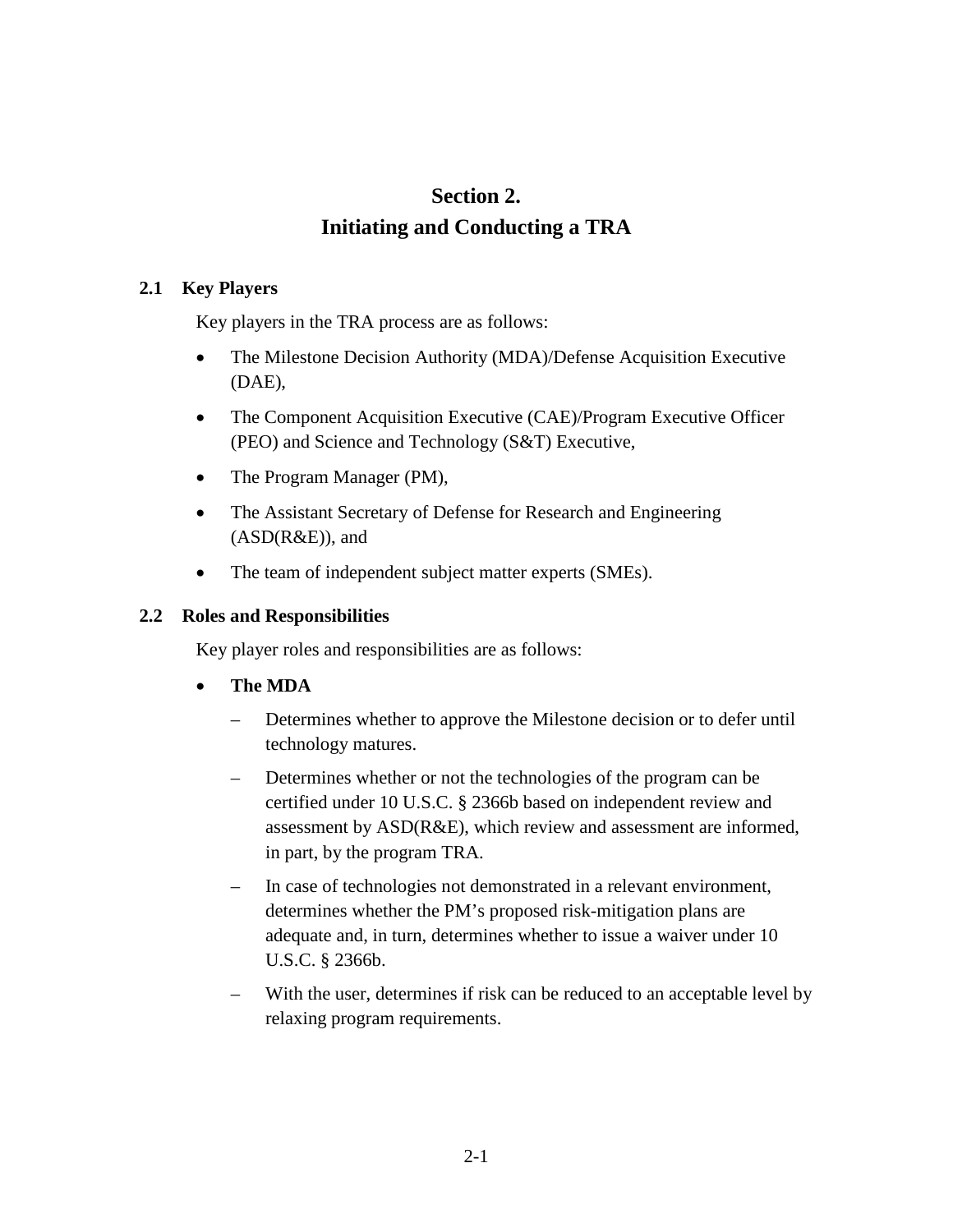#### • **The CAE/PEO and S&T Executive**

- Approves the PM's TRA plan and assigns additional participants as desired.
- Reviews and approves the list of critical technologies that pose potential risk to program success and that are to be assessed in the TRA.
- Reviews and approves the TRA final report and cover memorandum and includes any additional material desired.
- Transmits the completed TRA to ASD(R&E).
- Raises any issues that cannot be resolved with the  $ASD(R&E)$  to the MDA.

The CAE may choose to make the Service S&T Executive a key participant in the TRA process. For example, the CAE may direct the S&T Executive to take responsibility for TRA management and execution. The CAE may assign the S&T Executive as a reviewer/signatory on MDAP Technology Development Strategies (TDSs) to support identification and management of critical technologies leading up to MS B.

- **The PM**
	- Assesses the technological risk in his/her program.
	- Plans and ensures funding of the program's risk-reduction activities to ensure that technologies reach the appropriate maturity levels prior to being incorporated into the program baseline design. A key benchmark is that the technologies of the program be demonstrated in a relevant environment at MS B or at a subsequent Milestone if there is no MS B for this program. If this benchmark is not achieved, a waiver by the MDA is possible, but this waiver must be based on acceptable means of risk mitigation, such as inclusion of an alternative more mature technology as a funded option.
	- Prepares a plan for conduct of the TRA. Receives approval of the plan through CAE and PEO and provides the plan to ASD(R&E) upon approval by the CAE.
	- Funds the TRA and ensures that it is properly carried out.
	- Prepares a draft TRA schedule and incorporates the approved version in the program's Integrated Master Plan (IMP) and Integrated Master Schedule (IMS). A draft TRA should be completed prior to the MDA Defense Acquisition Board (DAB) Pre-MS B Program Review that precedes EMD RFP release and MS B. After Preliminary Design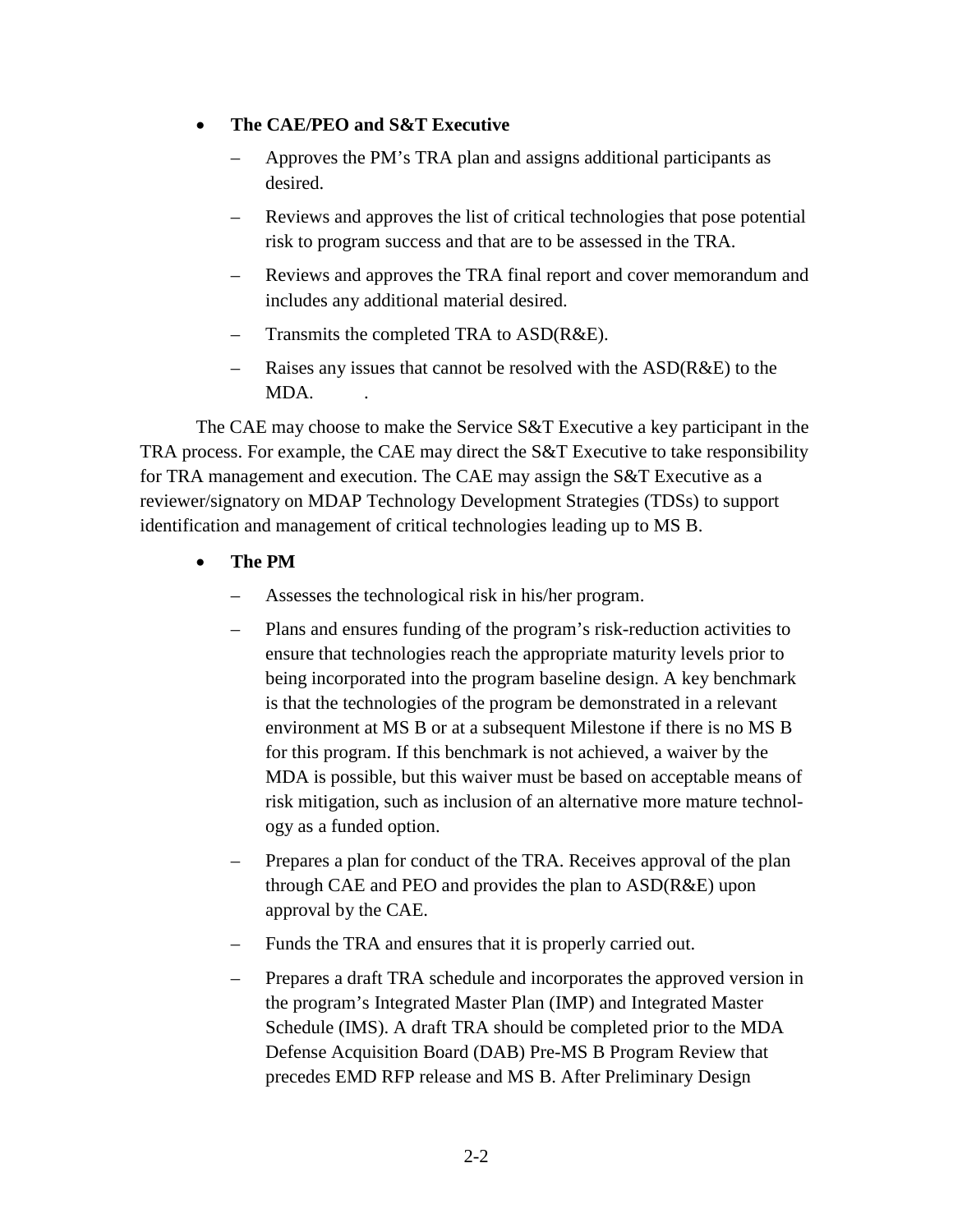Review (PDR) and prior to MS B or another certification decision event, the TRA will be updated as needed based on the PDR and sourceselection results to ensure that knowledge obtained at PDR and in the proposals is available to inform the ASD(R&E).

- In consultation with ASD(R&E) and with PEO and CAE approval, identifies the subject matter expertise needed to perform the TRA.
- Assigns members of the SME team and informs the CAE, PEO, ASD(R&E), and S&T Executive of the final membership.
- Familiarizes the SME team with the program, the performance and technical requirements, and the designs under consideration.
- Identifies possible critical technologies for consideration by the SME team.
- Provides evidence of technology demonstration in relevant environments to the SME team for assessment, including contractor data as needed.
- Provides proposed risk-mitigation plans to address remaining technological risk associated with critical technologies to the SME team, independent of levels of demonstration.
- Provides technical expertise to the SME team as needed.
- Prepares the TRA report that will include findings, conclusions, and other pertinent material prepared by the SMEs.
- Prepares the TRA report cover memorandum, which may include additional technical information deemed appropriate to support or disagree with SME team findings.
- Sends the completed TRA, with SME team comments unaltered, through the PEO to the CAE for review and transmittal to ASD(R&E), together with any additional information the CAE chooses to provide.
- Determines whether a waiver to the § 2366b certification requirement may be appropriate, and if so, requests PEO and CAE approval to request such a waiver.

#### • **The ASD(R&E)**

– Reviews the TRA plan provided by the PM and provides comments regarding TRA execution strategy as appropriate.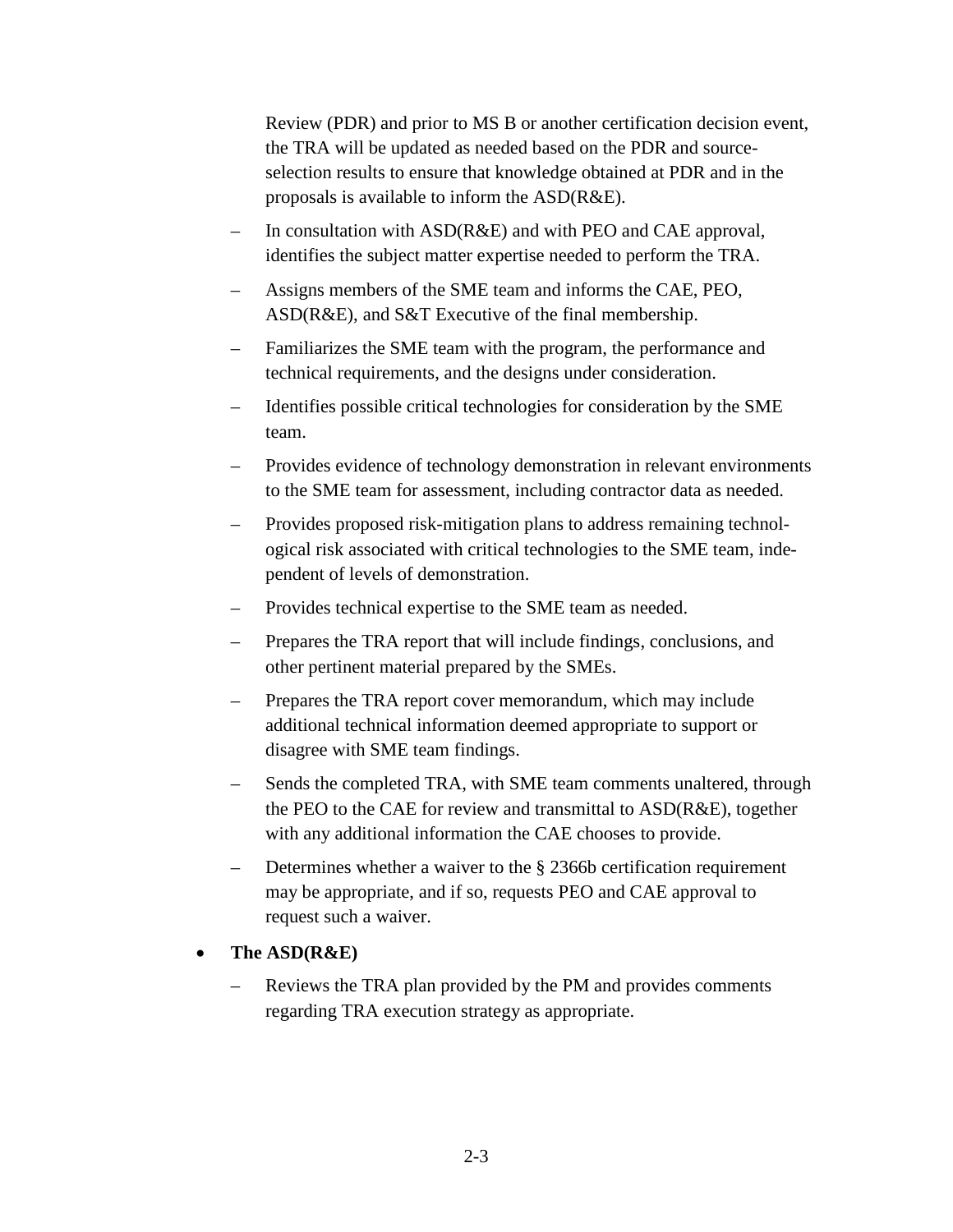- In conjunction with the PM and SME team, reviews the PM-provided list of critical technologies to assess and recommends additions or deletions.
- Based on the TRA final report, inter alia, provides the MDA an independent assessment and review concerning whether the technology in the program has been demonstrated in a relevant environment.
- If a § 2366b waiver has been requested, provides a recommendation to the MDA, with supporting rationale, as to whether a waiver should be granted.
- Recommends technology maturity language for an Acquisition Decision Memorandum (ADM), noting, in particular, conditions under which new technology can be inserted into the program.

#### • **The SME Team**

- Works closely with the PM throughout the TRA process.
- Reviews the performance, technical requirements, and designs being considered for inclusion in the program.
- $-$  In conjunction with the PM and ASD(R&E), reviews the PM-provided list of critical technologies to assess and recommends additions or deletions.
	- – The SME team should make recommendations to the PM (with associated rationale) on the candidate technologies that should be assessed in the TRA.
- Assesses whether adequate risk reduction to enter EMD (or other contemplated acquisition phase) has been achieved for all technologies under consideration, including, specifically, demonstration in a relevant environment.
	- The assessment should be based on objective evidence gathered during events, such as tests, demonstrations, pilots, or physicsbased simulations. Based on the requirements, identified capabilities, system architecture, software architecture, concept of operations (CONOPS), and/or the concept of employment, the SME team will evaluate whether performance in relevant environments and technology maturity have been demonstrated by the objective evidence.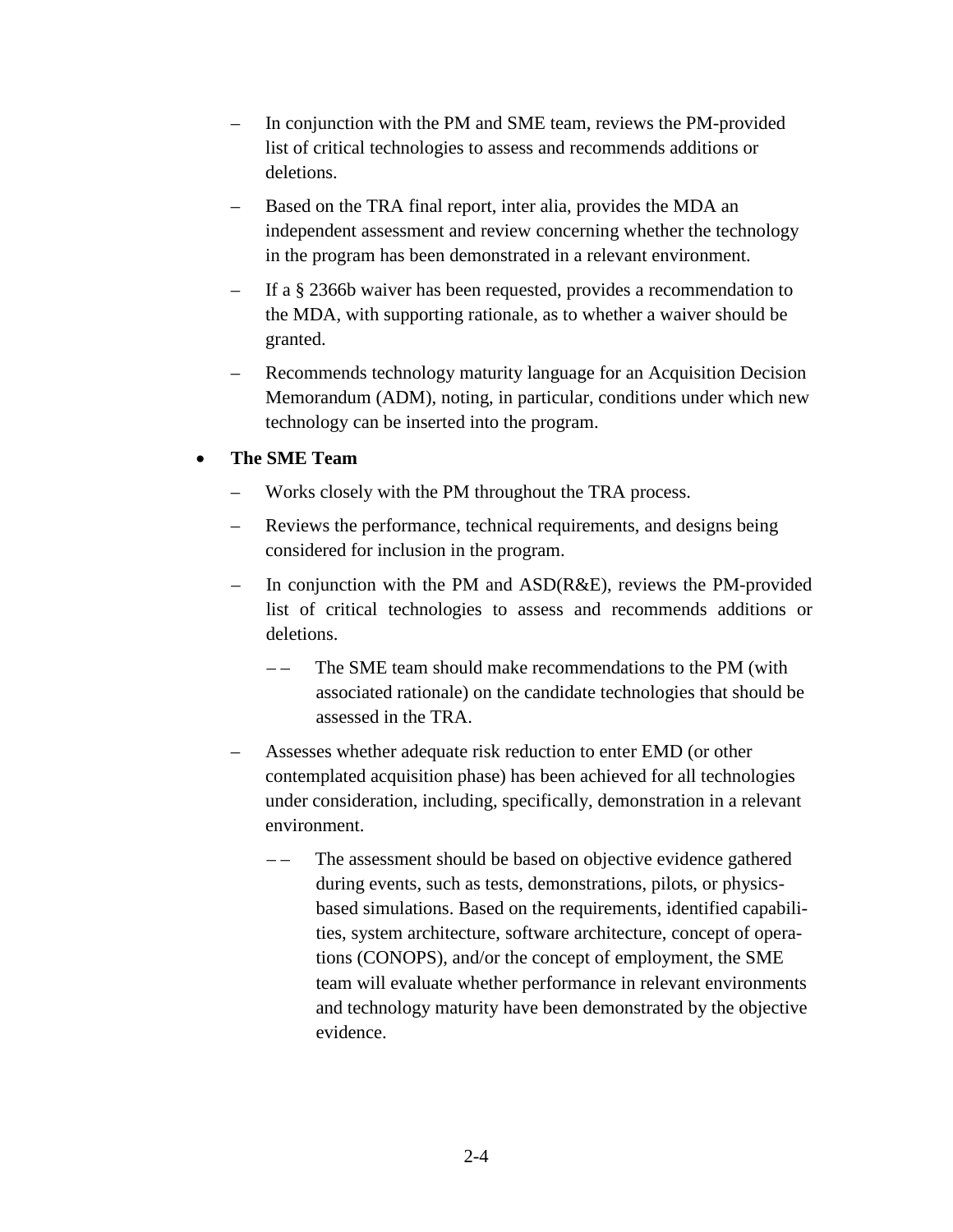- – If demonstration in a relevant environment has not been achieved, the SMEs will review the risk-mitigation steps intended by the PM and make a determination as to their sufficiency to reduce risk to an acceptable level.
- – TRLs will be used as a knowledge-based standard or benchmark but should not substitute for professional judgment tailored to the specific circumstances of the program.
- Prepares the SME comments in the TRA report including (1) the SME team credentials and (2) SME team findings, conclusions, and supporting evidence.

#### **2.3 Process for Conducting a TRA**

#### **2.3.1 Establish a TRA Plan and Schedule**

The TRA planning process begins when the PM establishes a plan for conducting the TRA, typically after MS A. After the TRA plan is approved by the PEO and CAE, it is provided to ASD(R&E) by the PM. The TRA plan should include a schedule that aligns with the Acquisition Strategy (AS), and it should be incorporated into the program's IMS. When a pre-MS B DAB Program Review is conducted prior to the release of the EMD RFP, a draft TRA will be reviewed and approved by the PEO and CAE and provided to the ASD(R&E) 30 days before the pre-MS B DAB Program Review. The TRA should be finalized after PDR and at least 30 days before MS B.

#### **2.3.2 Form a SME Team**

Once a TRA schedule has been established, a team of SMEs should be formed. Subject matter expertise and independence from the program are the two principal qualifications for SME team membership. Members should be experts who have demonstrated, current experience in the relevant fields. It is the PM's responsibility to guide SME team members on their role in the TRA process, as provided for in the TRA plan. The PM should include an overview of the system, an overview of the TRA process, criteria for identifying critical technologies, and examples and instructions for determining whether technologies have been demonstrated in a relevant environment. The PM should exploit planned demonstration events and tests to provide the data needed by the SME team. SME team members might be required to sign non-disclosure agreements and declare that they have no conflicts of interest.

#### **2.3.3 Identify Technologies To Be Assessed**

The fundamental purposes of the TRA are (1) to provide the PM with a comprehensive assessment of technical risk, and (2) to support the ASD(R&E)'s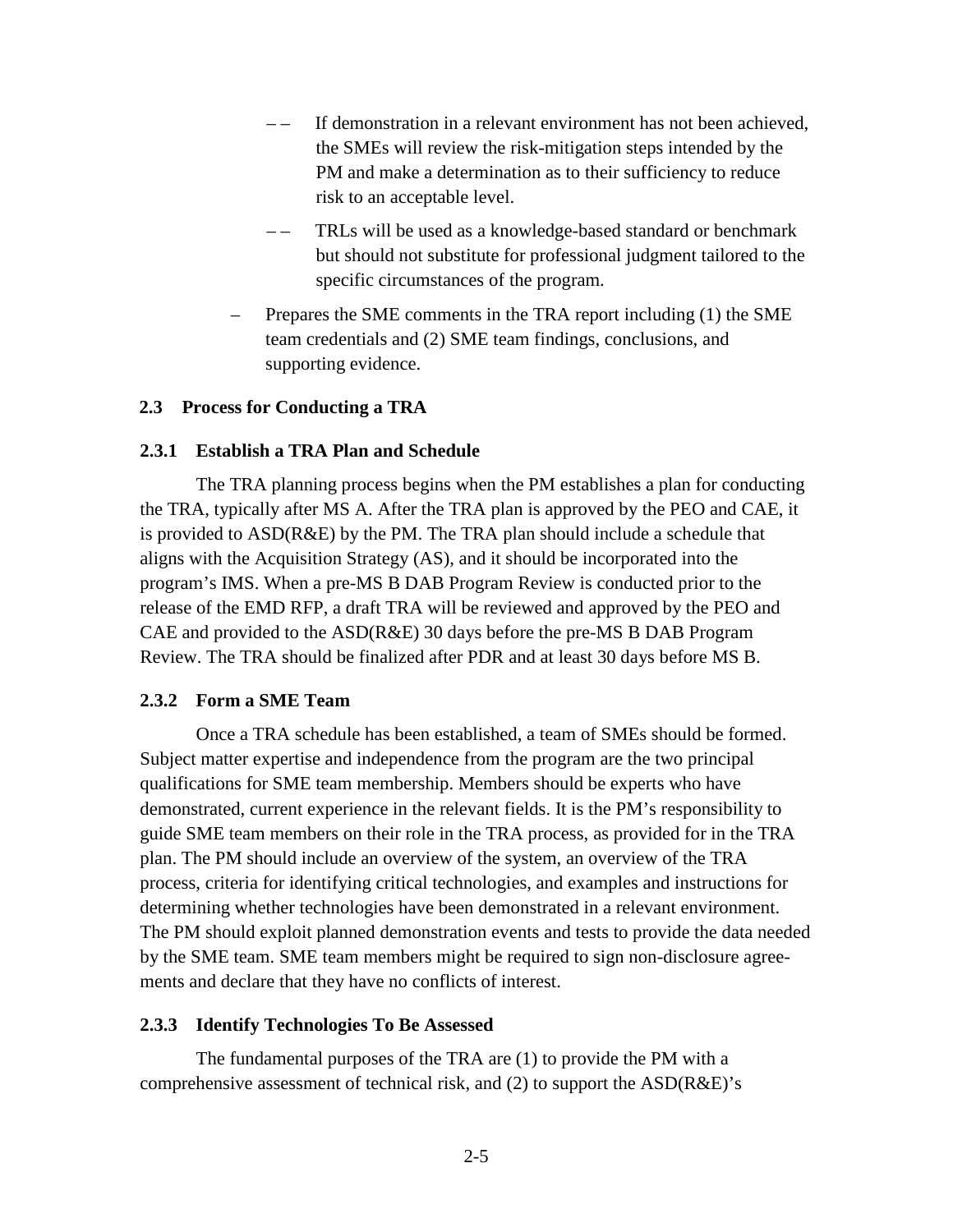independent assessment of the risk associated with the technologies incorporated in the program—including whether the technologies of the program have been demonstrated in a relevant environment—so that the MDA is informed as to whether certification under *10 U.S.C. §2366b* can be accomplished, whether a waiver is appropriate, and whether risk-mitigation plans are adequate. Thus, it is important to identify all appropriate technologies that bear on that determination. These technologies should be identified in the context of the program's systems engineering process, based on a comprehensive review of the most current system performance and technical requirements and design and the program's established technical work breakdown structure (WBS).

Technology risk identification should start well before the formal TRA process. In fact, potential critical technology identification begins during the Materiel Solution Analysis (MSA) phase, which precedes MS A. An early evaluation of technology maturity, conducted shortly after MS A, may be helpful to refine further the potential critical technologies to be assessed. It may be appropriate to include high-leverage and/or high-impact manufacturing technologies and life-cycle-related technologies if there are questions of maturity and risk associated with those technologies.

The PM should prepare an initial list of potential technologies to be assessed. When competing designs exist, the PM should identify possible technologies separately for each design. The PM should make key technical people available to the SME team to clarify information about the program.

The SME team should recommend changes to the list of critical technologies to assess to the PM. Inputs to this process include the list of technologies developed by the PM and specific technical planning performed by existing or previous contractors or government agencies. The SME team should be given full access to these data.

#### **2.3.4 Collect Evidence of Maturity**

Appropriate data and information are needed to assess whether the technologies of the program have been demonstrated in a relevant environment. The process of collecting and organizing the material for each technology should begin as early as possible. The PM should compile component or subsystem test descriptions, environments, and results in the context of the system's functional needs as needed to conduct his/her own assessment of technology maturity and as needed by the SME team to complete its work. Any other analyses and information necessary to assess and rationalize the maturity of the technologies should also be included.

#### **2.3.5 Assess Technology Maturity**

#### **2.3.5.1 SME Team Assessment**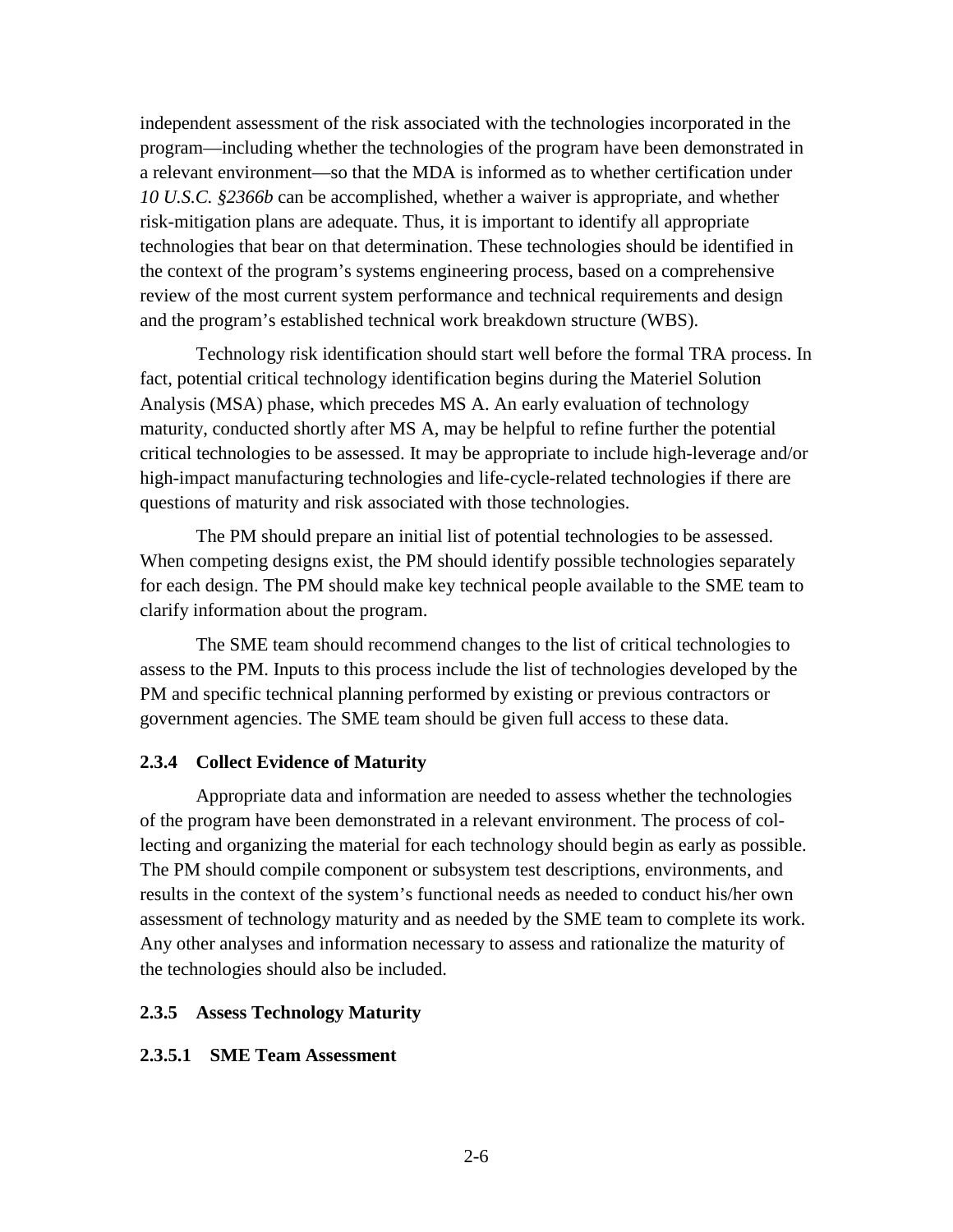The PM must make key data, test results, and technical people available to the SME team to clarify information about the program. The SME team should assess critical technologies to determine whether these technologies have been demonstrated in a relevant environment and whether risk has been reduced or can be reduced to an acceptable level for inclusion in an EMD program. Before the assessment process begins, the SME team must ensure a sufficient understanding of the requirements, identified capabilities, system and software architectures, CONOPS, and/or the concept of employment to define the relevant environments. The SME team must also ensure that its understanding of design details is sufficient to evaluate how the technologies will function and interface.

#### **2.3.5.2 Prepare, Coordinate, and Submit the TRA Report**

The CAE will submit a draft TRA report to ASD(R&E) 30 days prior to the Pre-MS B DAB Program Review. An update will be submitted after PDR and source selection and before formal MS B or other certification decision event. Generally, the TRA report should consist of (1) a short description of the program; (2) a list of critical technologies that pose a potential risk of program execution success, with the PM's assessment of the maturity of those technologies as demonstrated in a relevant environment and a description of any risk-mitigation plans; (3) the SME team membership and credentials; (4) SME team findings, conclusions, supporting evidence, and major dissenting opinions; and (5) a cover letter signed by the CAE approving the report; forwarding any requests for waivers of the *§2366b* certification requirement with supporting rationale, and providing other technical information deemed pertinent by the CAE and PM. The CAE and PM can provide any supplemental material as desired.

The TRA report should present the evidence and rationale for the final assessment. Evidence could include records of tests or applications of the technology, technical papers, reports, presentations, and so forth. It should explain how the material was used or interpreted to make the assessment. The report should reference the sources and the pages in these sources for the evidence presented in the report to determine whether a technology has been demonstrated in a relevant environment. The material should explain the function of each technology at the component, subsystem, and system levels. The report should also contain an explicit description of the program increments or spirals covered if appropriate and relevant to the Milestone decision.

#### **2.3.5.3 ASD(R&E) Review and Evaluation**

ASD(R&E) will evaluate the TRA in consultation with the CAE and the PM. ASD(R&E) will provide the MDA an independent assessment of technology maturity based on this process.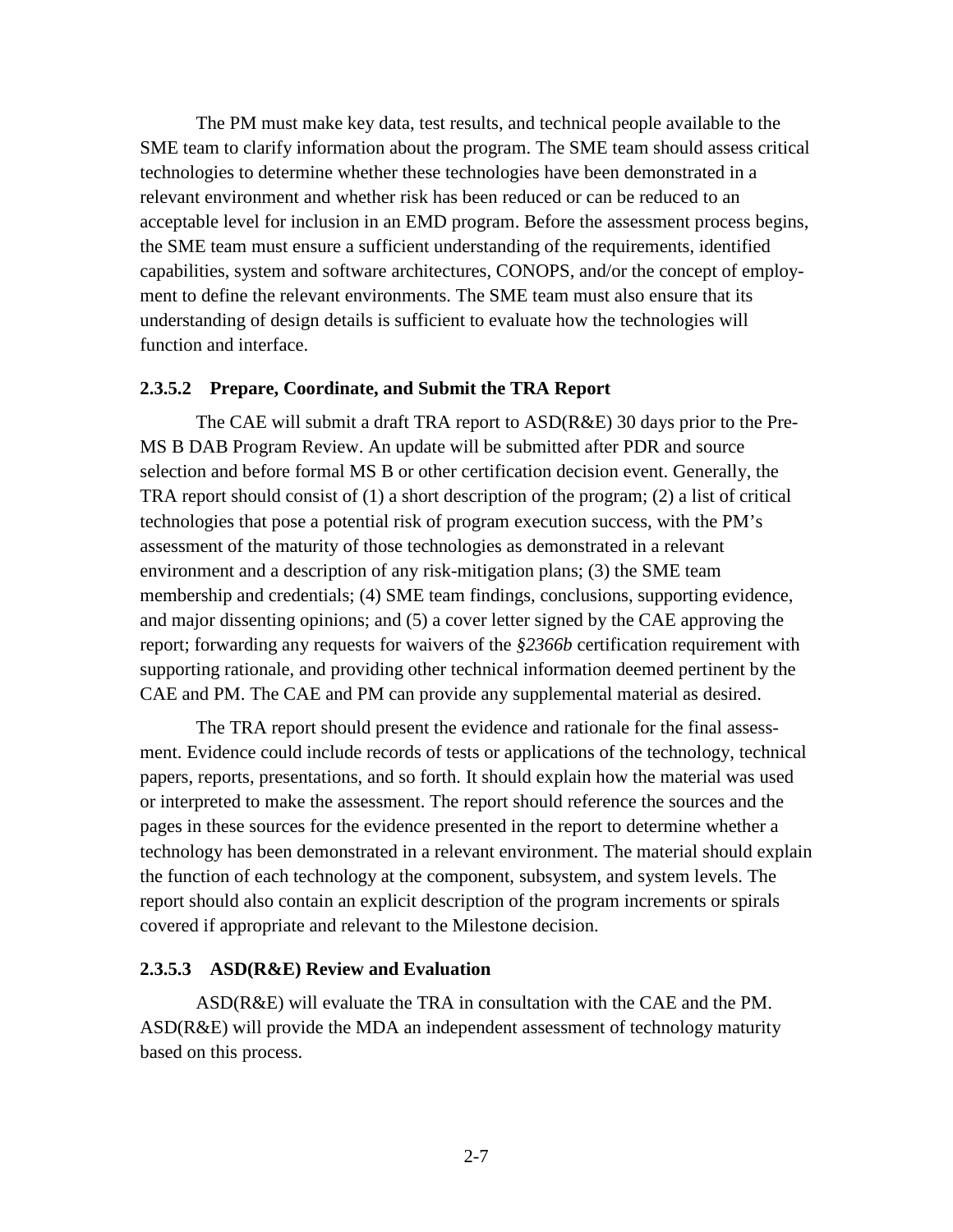ASD(R&E) will prepare a memorandum that contains the evaluation results of the TRA. The memo will summarize ASD(R&E)'s determination as to whether the technologies of the program have been demonstrated in a relevant environment; if not, whether or not a waiver is acceptable; and a recommendation on the adequacy of riskmitigation plans and the readiness of the program to proceed to the next stage of the acquisition process.

The memorandum is sent to the MDA, with copies to the Overarching Integrated Product Team (OIPT), the CAE, and the PM.

#### **2.4 Submitting a TRA**

#### **2.4.1 Skeletal Template for a TRA**

The TRA report should consist of (1) a short description of the program; (2) a list of critical technologies that pose a potential risk of program execution success, with the PM's assessment of the maturity of those technologies as demonstrated in a relevant environment and a description of any risk-mitigation plans; (3) the SME team membership and credentials; (4) SME team findings, conclusions, supporting evidence, and major dissenting opinions; and (5) a cover letter signed by the CAE approving the report; forwarding any requests for waivers of the *§2366b* certification requirement with supporting rationale, and providing other technical information deemed pertinent by the CAE and PM. The CAE and PM can provide any supplemental material as desired.

The following outline is a skeletal template for TRA submissions:

- **1.0 Purpose of This Document**
- **2.0 Executive Summary**
- **3.0 Program Overview**
	- **3.1 Program Objective**
	- **3.2 Program Description**
	- **3.3 System Description**
- **4.0 Program Technology Risks Summary and Readiness Assessment**
	- **4.1 Process Description**
	- **4.2 Identification of Technologies Assessed**
	- **4.3 PM's and SME Team's Assessments of Technology Risk and Technology Demonstration in a Relevant Environment**
		- **4.3.1 First Technology**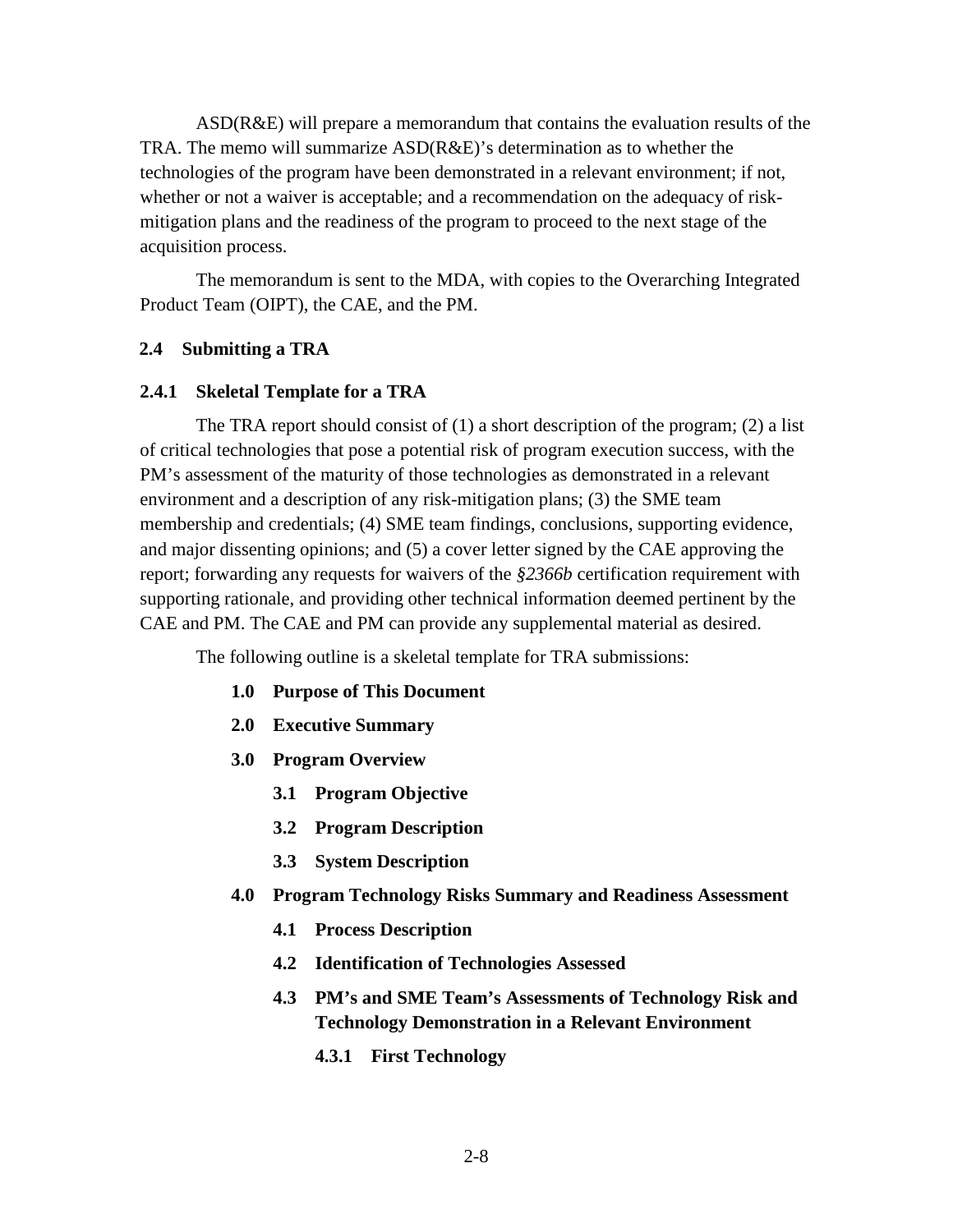## **4.3.2 Next Technology**

**5.0 Summary**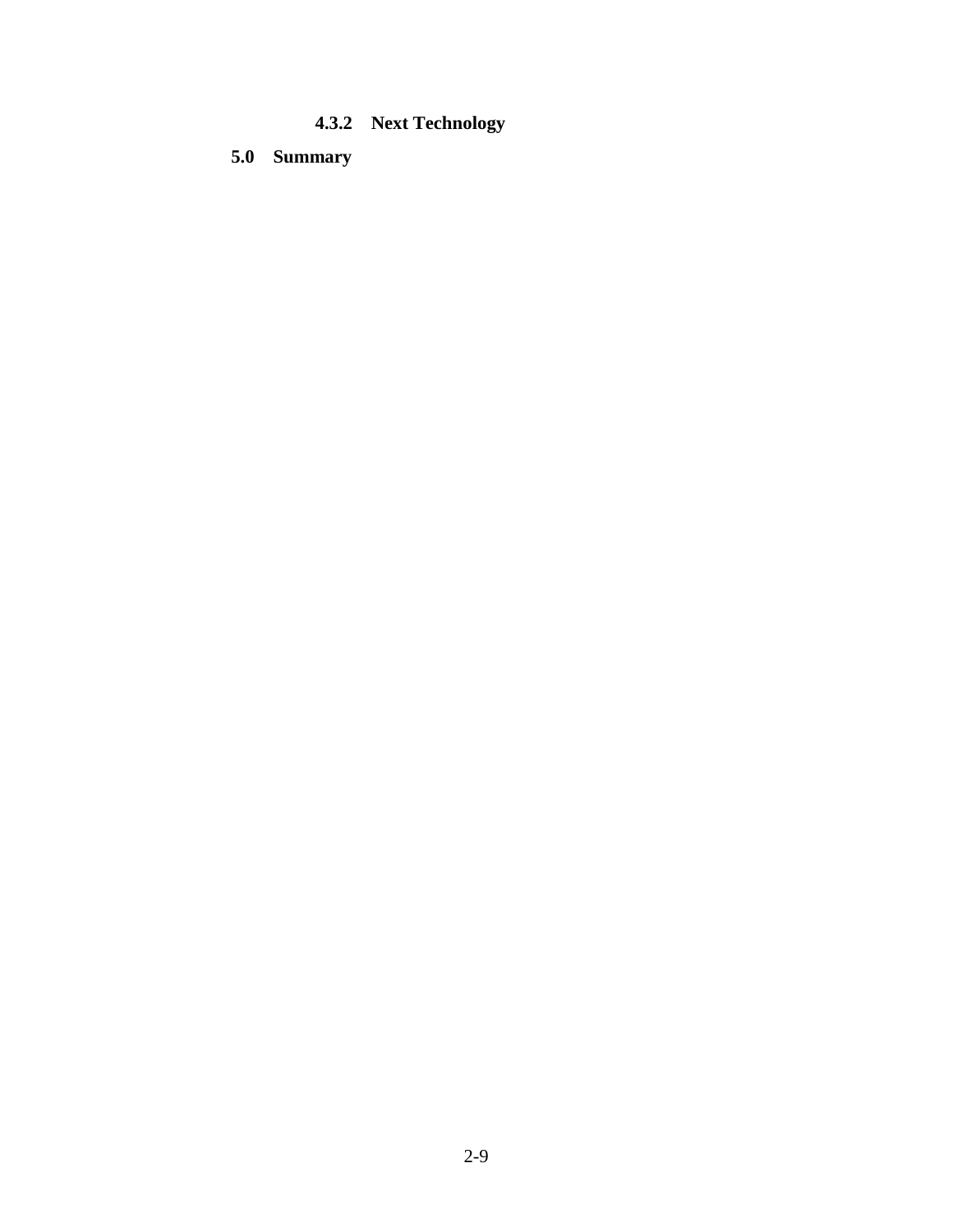#### **2.4.2 Annotated Template for a TRA (Recommended or Nominal Length of Section)**

The following outline is an annotated version of the TRA template.

#### **1.0 Purpose of This Document (One Paragraph)**

Provides a short introduction that includes the program name, the system name if different from the program name, and the Milestone or other decision point for which the TRA was performed. For example, "This document presents an independent TRA for the UH-60M helicopter program in support of the MS B decision. The TRA was performed at the direction of the UH-60M Program Manager."

#### **2.0 Executive Summary (One Page)**

#### **3.0 Program Overview**

#### **3.1 Program Objective (One Paragraph)**

States what the program is trying to achieve (e.g., new capability, improved capability, lower procurement cost, reduced maintenance or manning, and so forth). For MS B, refers to the Capability Development Document (CDD) that details the program objectives.

#### **3.2 Program Description (One Page or Less)**

Briefly describes the program or program approach—not the system. Does the program provide a new system or a modification to an existing operational system? Is it an evolutionary acquisition program? If so, what capabilities will be realized by increment? When is the Initial Operational Capability (IOC)? Does it have multiple competing prime contractors? Into what architecture does it fit? Does its success depend on the success of other acquisition programs?

Also, explicitly identifies the program increments or spirals covered by the TRA, if relevant.

#### **3.3 System Description (Nominally 5 Pages)**

Describes the overall system, the major subsystems, and components to give an understanding of what is being developed and to show what is new, unique, or special about them. This information should include the systems, components, and technologies to be assessed. Describes how the system works (if this is not obvious).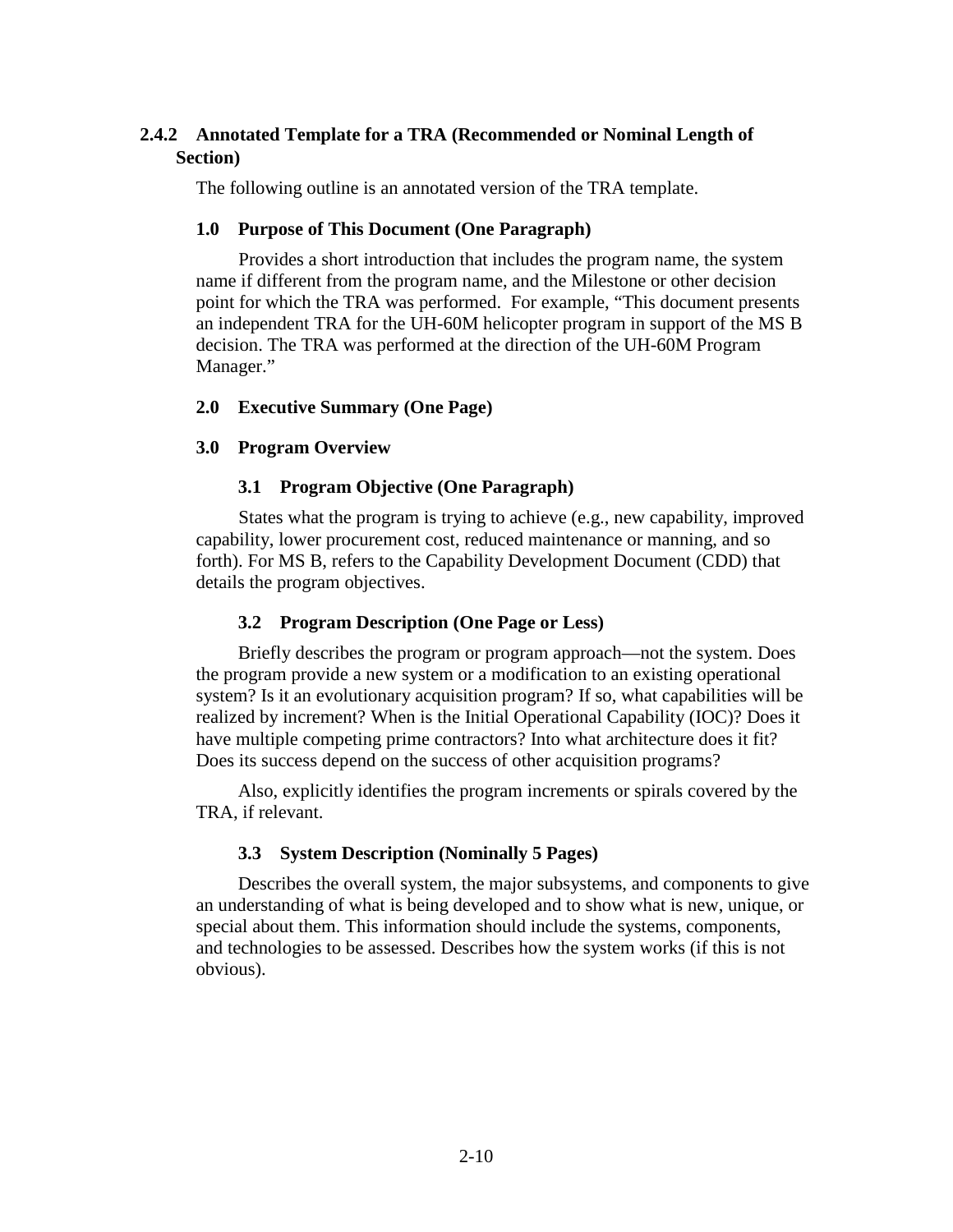#### **4.0 Program Technology Risks Summary and Readiness Assessment**

#### **4.1 Process Description (Nominally 2 Pages)**

Tells the composition of the SME team and what organizations or individuals were included. Identifies the special expertise of these participating organizations or individuals. This information should establish the subject matter expertise and the independence of the SME team. Members should be experts in relevant fields. Usually, the PM will provide most of the data and other information that form the basis of a TRA.

Tells how technologies to be assessed were identified (i.e., the process and criteria used and who identified them). States what analyses and investigations were performed when making the assessment.

#### **4.2 Identification of Technologies Assessed (as Needed)**

Lists the technologies included in the TRA and why they were selected as critical. Describes the relevant environment in which each technology was assessed. Normally, this would be the operational environment in which the system is intended to perform; however, this can be adjusted if the technology's environment will be controlled while it operates in the system in question. Includes a table that lists the technology name and includes a few words that describe the technology, its function, and the environment in which it will operate. The names of these technologies should be used consistently throughout the document.

Includes any technologies that the SME team considers critical and that have not been included in previously fielded systems that will operate in similar environments.

Note that the technologies of interest here are not routine engineering or integration risk elements. They are items that require more than the normal engineering development that would occur in design for production as opposed to technology maturation programs.

#### **4.3 PM's and SME Team's Assessments of Technology Risk and Technology Demonstration in a Relevant Environment (as Needed)**

#### **4.3.1 First Technology**

Describes the technology. Describes the function it performs and, if needed, how it relates to other parts of the system. Provides a synopsis of development history and status. If necessary, this synopsis can include facts about related uses of the same or similar technology, numbers of hours breadboards were tested, numbers of prototypes built and tested, relevance of the test conditions, and results achieved.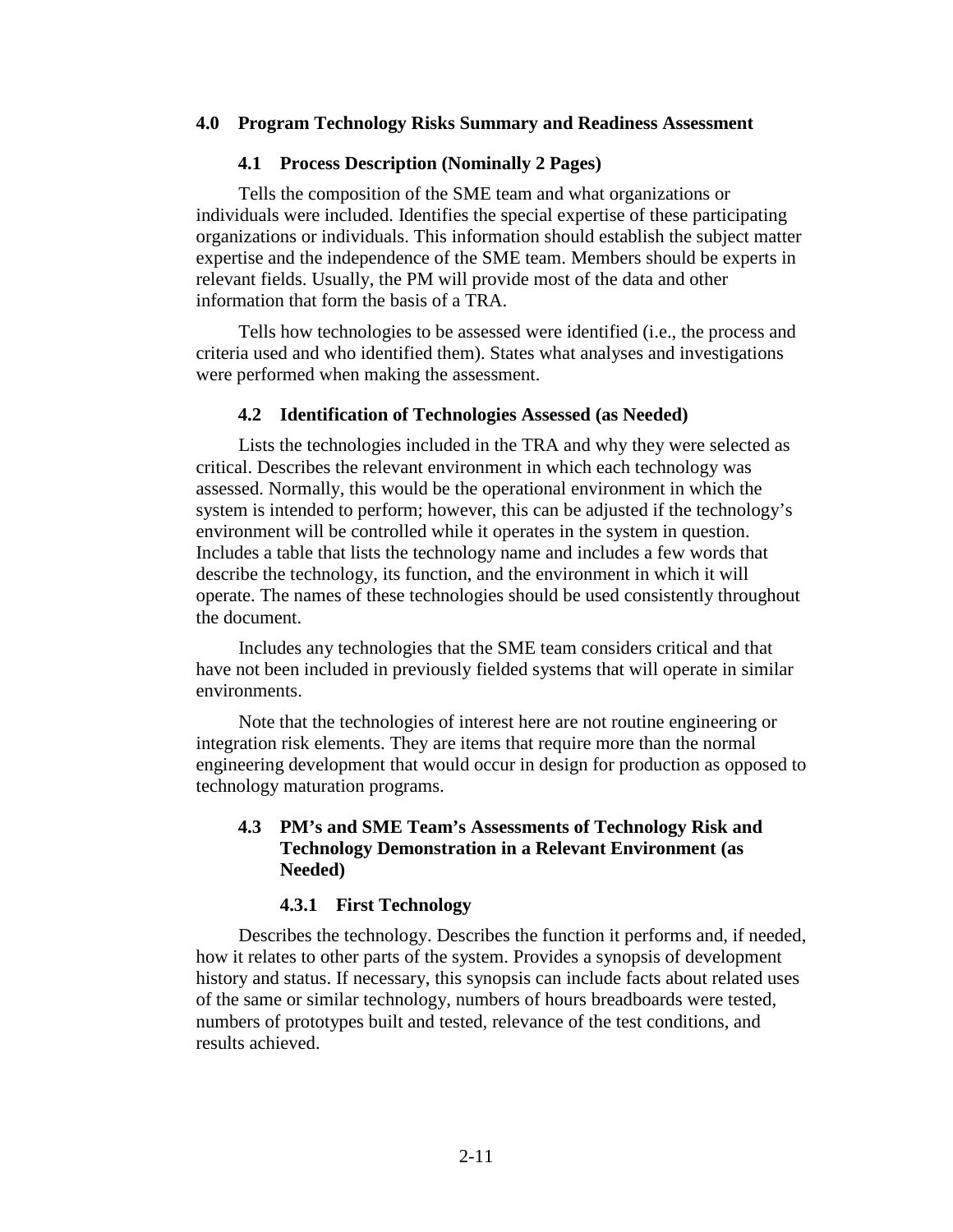Describes the environment in which the technology has been demonstrated. Provides a brief analysis of the similarities between the demonstrated environment and the intended operational environment.

States whether the assessed technology has been demonstrated in a relevant environment or not.

Provides data, including references to papers, presentations, data tables, and facts that support the assessments as needed. These references/tables/graphs can be included as an appendix.

Provides a summary of planned risk-mitigation activities showing how those activities will reduce the risk of the technology to acceptable levels.

Provides the SME team's concurrence or non-concurrence and the rationale therefore, and the SME team's assessment of the adequacy of proposed risk mitigation plans.

#### **4.3.2 Next Technology**

For the other technologies assessed, this paragraph and the following paragraphs (e.g., 4.3.3, 4.3.4, and so forth) present the same type of information that was presented in paragraph 4.3.1.

#### **5.0 Summary (One Page)**

Includes a table that lists the technologies that were assessed, the degree of risk associated with each, recommended mitigation measures if any, and whether each was demonstrated in a relevant environment. Summarizes any technologies for which the PM and the SME team are in disagreement as to the degree of risk or whether the technology has been demonstrated in a relevant environment.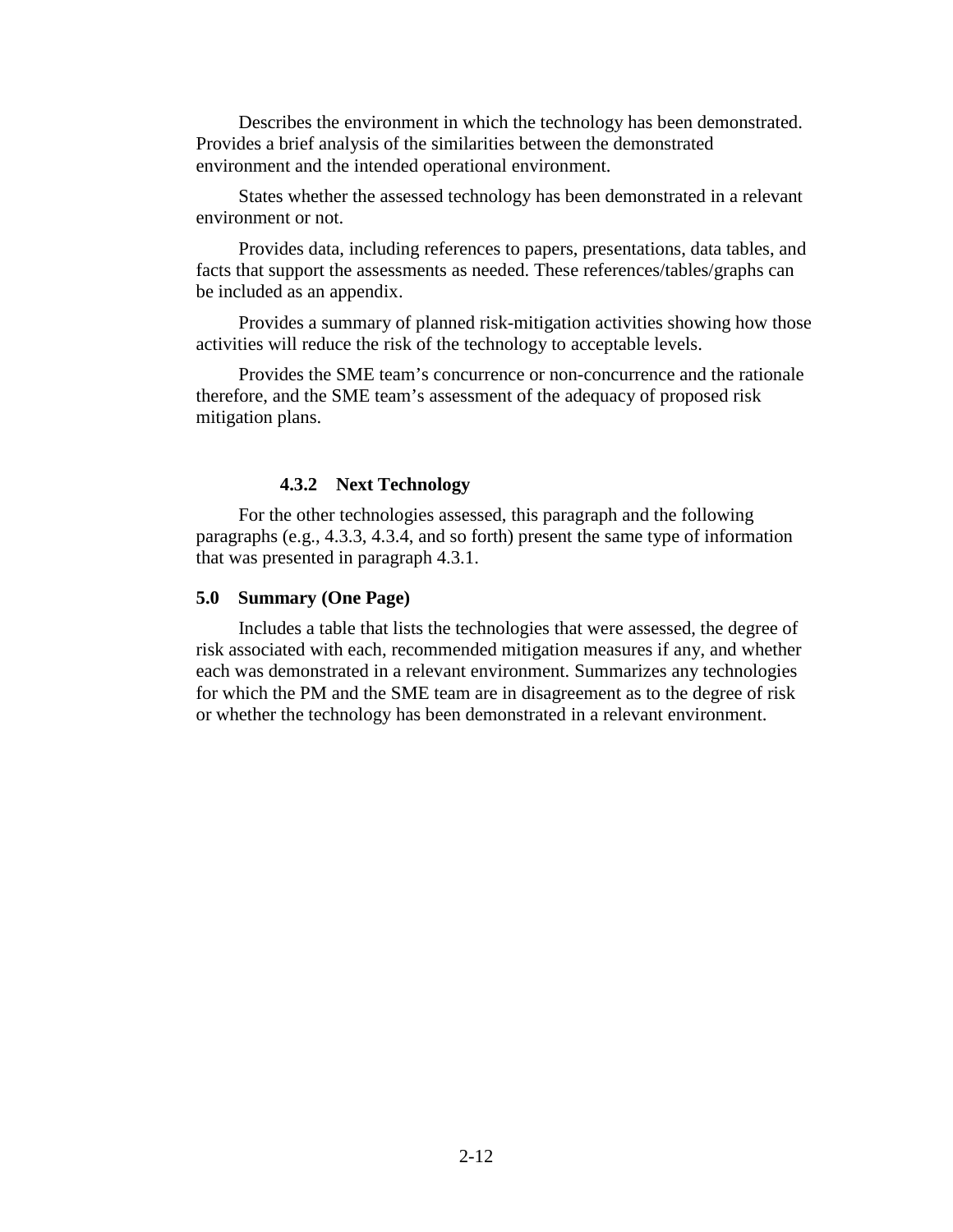# **2.5 TRL Definitions, Descriptions, and Supporting Information**

| <b>TRL</b> | <b>Definition</b>                                                                                   | <b>Description</b>                                                                                                                                                                                                                                                                                                   | <b>Supporting Information</b>                                                                                                                                                                                                                                                                                                                                                                                                             |
|------------|-----------------------------------------------------------------------------------------------------|----------------------------------------------------------------------------------------------------------------------------------------------------------------------------------------------------------------------------------------------------------------------------------------------------------------------|-------------------------------------------------------------------------------------------------------------------------------------------------------------------------------------------------------------------------------------------------------------------------------------------------------------------------------------------------------------------------------------------------------------------------------------------|
| 1          | Basic principles<br>observed and<br>reported.                                                       | Lowest level of technology<br>readiness. Scientific<br>research begins to be<br>translated into applied<br>research and development<br>(R&D). Examples might<br>include paper studies of a<br>technology's basic<br>properties.                                                                                      | Published research that identifies the<br>principles that underlie this technology.<br>References to who, where, when.                                                                                                                                                                                                                                                                                                                    |
| 2          | Technology con-<br>cept and/or appli-<br>cation formulated.                                         | Invention begins. Once<br>basic principles are<br>observed, practical applica-<br>tions can be invented. Appli-<br>cations are speculative, and<br>there may be no proof or<br>detailed analysis to support<br>the assumptions. Examples<br>are limited to analytic<br>studies.                                      | Publications or other references that out-<br>line the application being considered and<br>that provide analysis to support the<br>concept.                                                                                                                                                                                                                                                                                               |
| 3          | Analytical and<br>experimental criti-<br>cal function and/or<br>characteristic proof<br>of concept. | Active R&D is initiated. This<br>includes analytical studies<br>and laboratory studies to<br>physically validate the<br>analytical predictions of<br>separate elements of the<br>technology. Examples<br>include components that are<br>not yet integrated or<br>representative.                                     | Results of laboratory tests performed to<br>measure parameters of interest and com-<br>parison to analytical predictions for critical<br>subsystems. References to who, where,<br>and when these tests and comparisons<br>were performed.                                                                                                                                                                                                 |
| 4          | Component and/or<br>breadboard valida-<br>tion in a laboratory<br>environment.                      | Basic technological compo-<br>nents are integrated to<br>establish that they will work<br>together. This is relatively<br>"low fidelity" compared with<br>the eventual system. Exam-<br>ples include integration of<br>"ad hoc" hardware in the<br>laboratory.                                                       | System concepts that have been consi-<br>dered and results from testing laboratory-<br>scale breadboard(s). References to who<br>did this work and when. Provide an esti-<br>mate of how breadboard hardware and<br>test results differ from the expected sys-<br>tem goals.                                                                                                                                                              |
| 5          | Component and/or<br>breadboard valida-<br>tion in a relevant<br>environment.                        | Fidelity of breadboard<br>technology increases<br>significantly. The basic<br>technological components<br>are integrated with<br>reasonably realistic<br>supporting elements so they<br>can be tested in a simulated<br>environment. Examples<br>include "high-fidelity"<br>laboratory integration of<br>components. | Results from testing laboratory<br>breadboard system are integrated with<br>other supporting elements in a simulated<br>operational environment. How does the<br>"relevant environment" differ from the<br>expected operational environment? How<br>do the test results compare with<br>expectations? What problems, if any,<br>were encountered? Was the breadboard<br>system refined to more nearly match the<br>expected system goals? |
| 6          | System/subsystem<br>model or prototype<br>demonstration in a<br>relevant<br>environment.            | Representative model or<br>prototype system, which is<br>well beyond that of TRL 5, is<br>tested in a relevant environ-<br>ment. Represents a major<br>step up in a technology's<br>demonstrated readiness.<br>Examples include testing a<br>prototype in a high-fidelity                                            | Results from laboratory testing of a proto-<br>type system that is near the desired con-<br>figuration in terms of performance, weight,<br>and volume. How did the test environment<br>differ from the operational environment?<br>Who performed the tests? How did the<br>test compare with expectations? What<br>problems, if any, were encountered?<br>What are/were the plans, options, or                                            |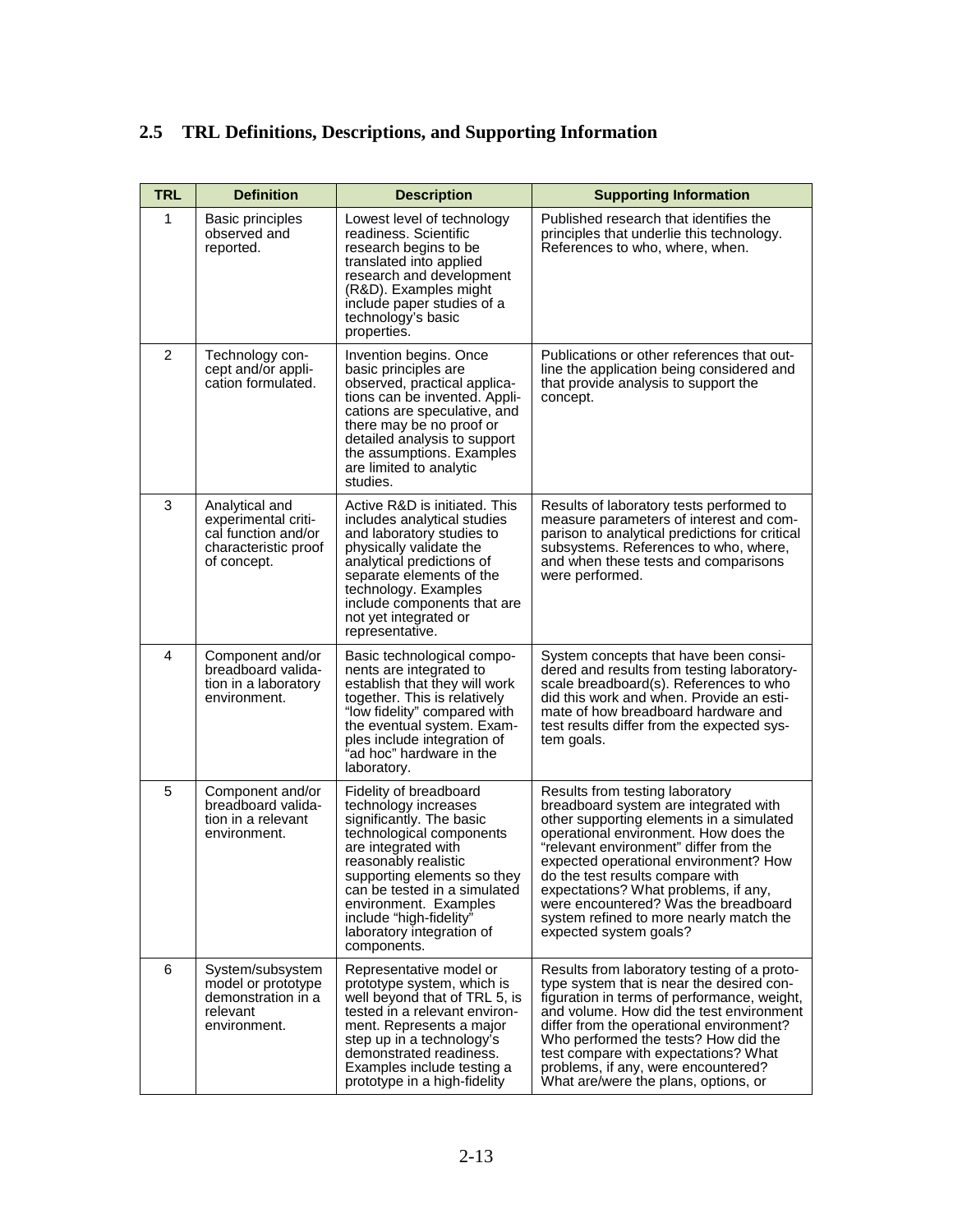| <b>TRL</b>     | <b>Definition</b>                                                                 | <b>Description</b>                                                                                                                                                                                                                                                                                                                                           | <b>Supporting Information</b>                                                                                                                                                                                                                                                                                                                                                           |
|----------------|-----------------------------------------------------------------------------------|--------------------------------------------------------------------------------------------------------------------------------------------------------------------------------------------------------------------------------------------------------------------------------------------------------------------------------------------------------------|-----------------------------------------------------------------------------------------------------------------------------------------------------------------------------------------------------------------------------------------------------------------------------------------------------------------------------------------------------------------------------------------|
|                |                                                                                   | laboratory environment or in<br>a simulated operational<br>environment.                                                                                                                                                                                                                                                                                      | actions to resolve problems before<br>moving to the next level?                                                                                                                                                                                                                                                                                                                         |
| $\overline{7}$ | System prototype<br>demonstration in<br>an operational<br>environment.            | Prototype near or at planned<br>operational system. Repre-<br>sents a major step up from<br>TRL 6 by requiring demon-<br>stration of an actual system<br>prototype in an operational<br>environment (e.g., in an air-<br>craft, in a vehicle, or in<br>space).                                                                                               | Results from testing a prototype system in<br>an operational environment. Who per-<br>formed the tests? How did the test com-<br>pare with expectations? What problems,<br>if any, were encountered? What are/were<br>the plans, options, or actions to resolve<br>problems before moving to the next level?                                                                            |
| 8              | Actual system<br>completed and<br>qualified through<br>test and<br>demonstration. | Technology has been<br>proven to work in its final<br>form and under expected<br>conditions. In almost all<br>cases, this TRL represents<br>the end of true system<br>development. Examples<br>include developmental test<br>and evaluation (DT&E) of<br>the system in its intended<br>weapon system to deter-<br>mine if it meets design<br>specifications. | Results of testing the system in its final<br>configuration under the expected range of<br>environmental conditions in which it will<br>be expected to operate. Assessment of<br>whether it will meet its operational<br>requirements. What problems, if any,<br>were encountered? What are/were the<br>plans, options, or actions to resolve<br>problems before finalizing the design? |
| 9              | Actual system<br>proven through<br>successful mission<br>operations.              | Actual application of the<br>technology in its final form<br>and under mission condi-<br>tions, such as those<br>encountered in operational<br>test and evaluation (OT&E).<br>Examples include using the<br>system under operational<br>mission conditions.                                                                                                  | OT&E reports.                                                                                                                                                                                                                                                                                                                                                                           |

#### **TRL Definitions, Descriptions, and Supporting Information (Continued)**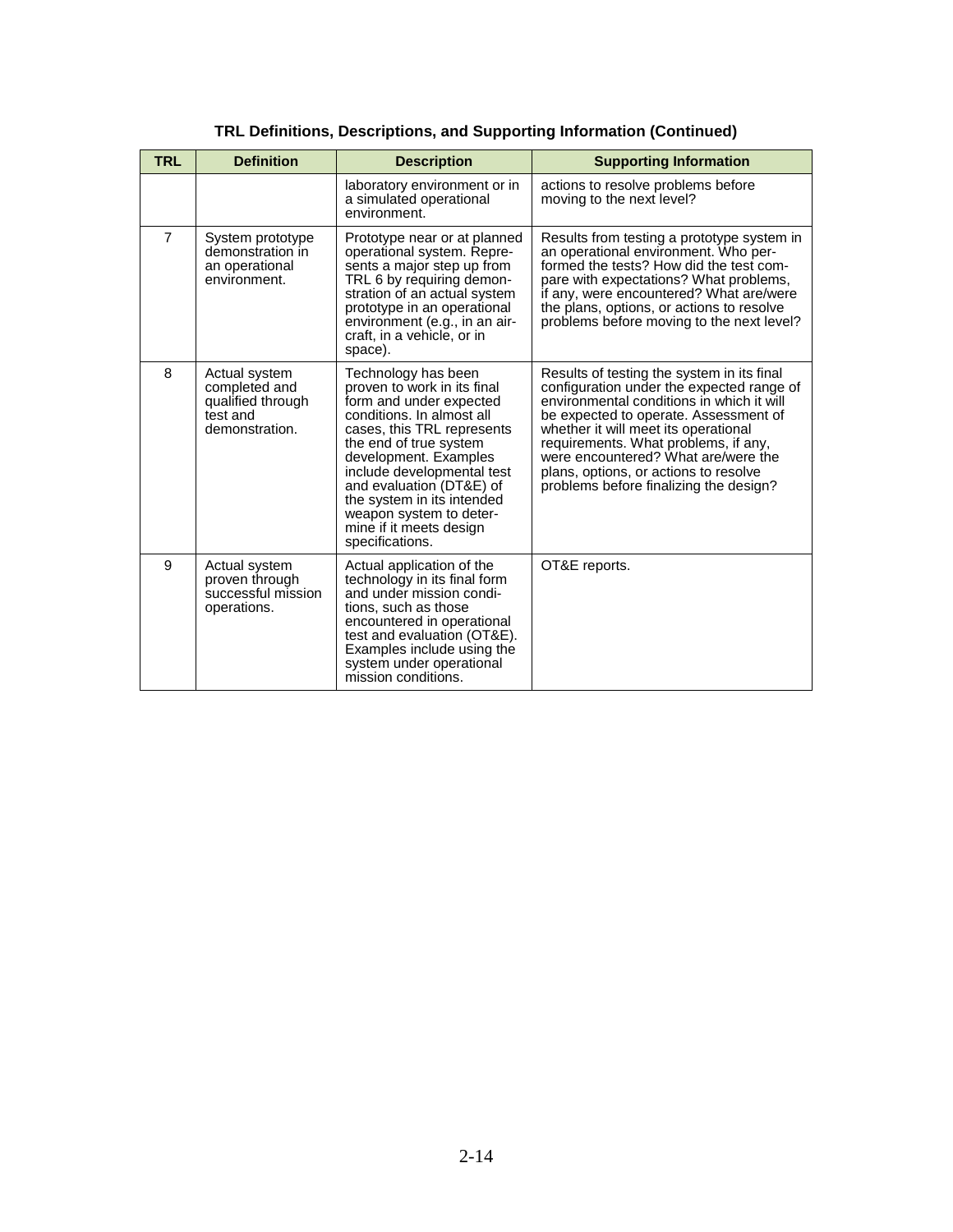# **List of Acronyms**

| <b>ACAT</b>   | <b>Acquisition Category</b>                                    |
|---------------|----------------------------------------------------------------|
| AS            | <b>Acquisition Strategy</b>                                    |
| ASD(R&E)      | Assistant Secretary of Defense for Research and<br>Engineering |
| <b>ADM</b>    | <b>Acquisition Decision Memorandum</b>                         |
| <b>CAE</b>    | <b>Component Acquisition Executive</b>                         |
| <b>CDD</b>    | <b>Capabilities Development Document</b>                       |
| <b>CONOPS</b> | <b>Concept of Operations</b>                                   |
| <b>DAE</b>    | <b>Defense Acquisition Executive</b>                           |
| <b>DAB</b>    | <b>Defense Acquisition Board</b>                               |
| DoDI          | Department of Defense Instruction                              |
| <b>DSAB</b>   | Defense Space Acquisition Board                                |
| DT&E          | Developmental Test and Evaluation                              |
| <b>EMD</b>    | <b>Engineering and Manufacturing Development</b>               |
| <b>IMP</b>    | <b>Integrated Master Plan</b>                                  |
| <b>IMS</b>    | <b>Integrated Master Schedule</b>                              |
| <b>IOC</b>    | <b>Initial Operational Capability</b>                          |
| <b>MDA</b>    | <b>Milestone Decision Authority</b>                            |
| <b>MDAP</b>   | <b>Major Defense Acquisition Program</b>                       |
| <b>MAIS</b>   | Major Automated Information System                             |
| <b>MS</b>     | Milestone                                                      |
| <b>MSA</b>    | <b>Material Solution Analysis</b>                              |
| <b>OIPT</b>   | <b>Overarching Integrated Product Team</b>                     |
| OT&E          | <b>Operational Test and Evaluation</b>                         |
| <b>PEO</b>    | Program Executive Officer                                      |
| <b>PDR</b>    | <b>Preliminary Design Review</b>                               |
| <b>PM</b>     | Program Manager                                                |
| R&D           | <b>Research and Development</b>                                |
| <b>RFP</b>    | <b>Request for Proposal</b>                                    |
| S&T           | Science and Technology                                         |
| <b>SME</b>    | <b>Subject Matter Expert</b>                                   |
| <b>TDS</b>    | <b>Technology Development Strategy</b>                         |